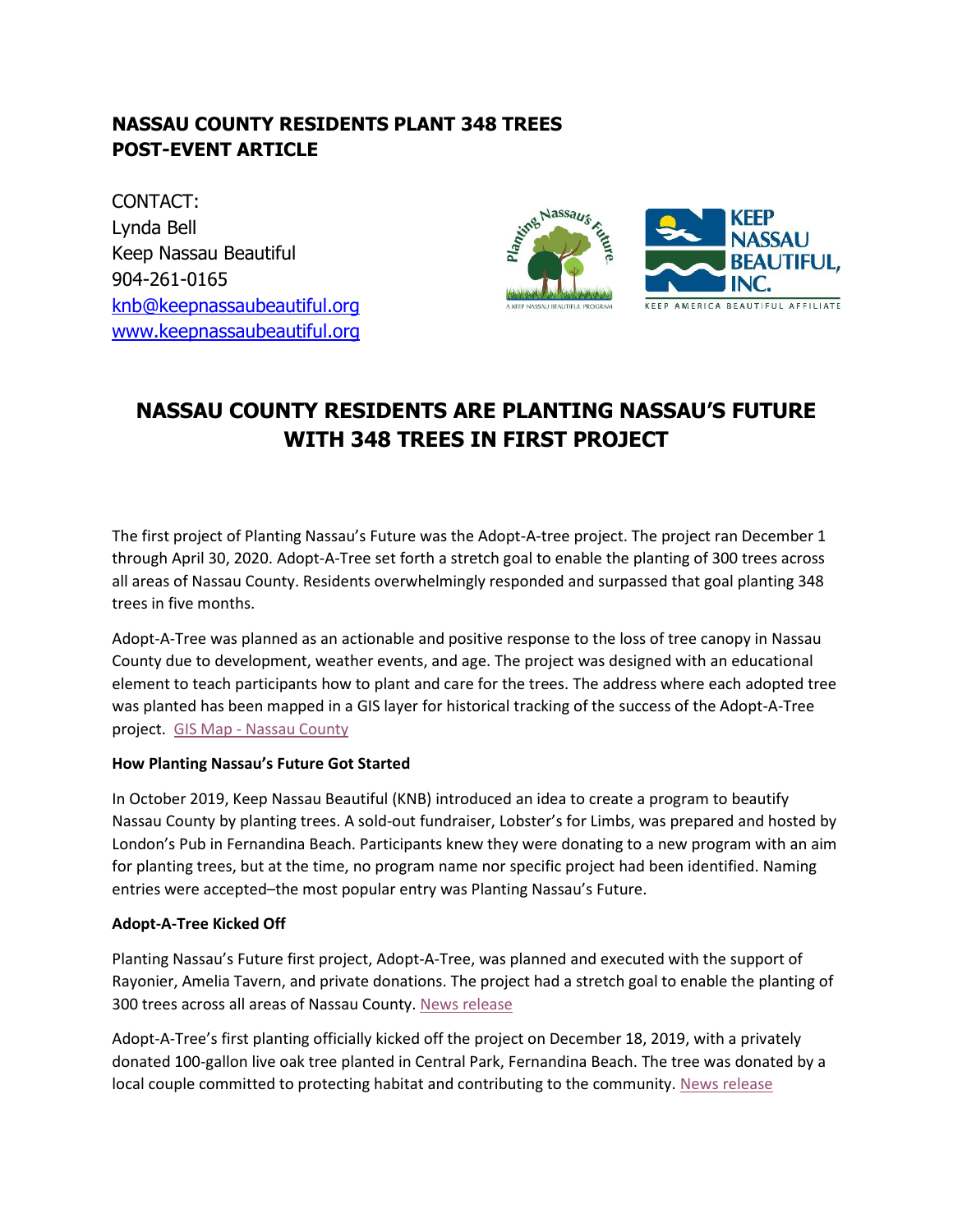#### **Behind the Scenes**

KNB wanted to plan a project unlike other tree give-a-way programs by providing an educational workshop and reward participants with their choice of nursery stock trees. Additionally, participants had three easy options to get involved – volunteer in a tree planting project, hold a personal or group tree planting, or arrange for a legacy tree planting. Kelley McCarter, a KNB Board Member and Officer, Certified Forester, and Former Extension Agency, agreed to Chair the project.

Kelley connected with Rebecca Jordi, Nassau County Extension Director, to partner with KNB as the Educational Resource. Liberty Landscape Supply helped acquire 280 nursery stock native trees and mulch. Nantonio's Harmony Garden's helped support the educational workshops and school planting projects with Crepe Myrtles and Red Maples.

#### **Educational Workshops**

KNB provided Nassau County residents an opportunity to learn about the proper methods in tree selection, planting, care, and proper recycling or reuse of containers. Upon workshop completion participants selected one or two free trees to plant on their property. Rather than provide seedlings, everyone agreed that providing trees in 3 to 5-gallon containers would offer the best opportunity of survival. Four species were offered ensuring the right species for the planting location were selected. In some cases, KNB was able to support some specific requests beyond the main four species offered.

The Adopt-A-Tree project extended across all of Nassau County. In-person educational workshops were completed in Yulee, Callahan, and Fernandina Beach in January, February, and March, respectively. Due to social distancing measures the Hillard workshop transitioned to an online format. Based on tree selection participants of the online workshop were offered a voucher to Nantonio's Harmony Gardens or their adopted trees were delivered to a home address and left in a safe place to avoid contact.

#### **Outcomes and Distribution**

- 163 Workshop Participants
- 348 Trees Planted
	- o 250 West of the Amelia River / Shave Bridge
	- o 98 on Amelia Island
- Tree Planting Locations Comprised of:
	- o Residential
	- o Homeowner's Associations
	- o Yulee Primary and Yulee Elementary Schools
	- o Private Woodland
	- o Non-profit organization
- Long Leaf Pine seedlings
	- o With assistance from Jim Tootle, Senior Forester Florida Forest Service, KNB donated to a property owner working under a grant to restore Long Leaf Pine forests
	- o Seedlings provided by Bodenham Farms and Nursery

**Many thanks to the Nassau County Extension, partners, volunteers, and Nassau County residents who participated in the workshops. Together we are Planting Nassau's Future! [News Release](https://keepnassaubeautiful.org/wp-content/uploads/2020/06/KNB-PRESS-RELEASE_Adopt-A-Tree-Outcome_060820.pdf)**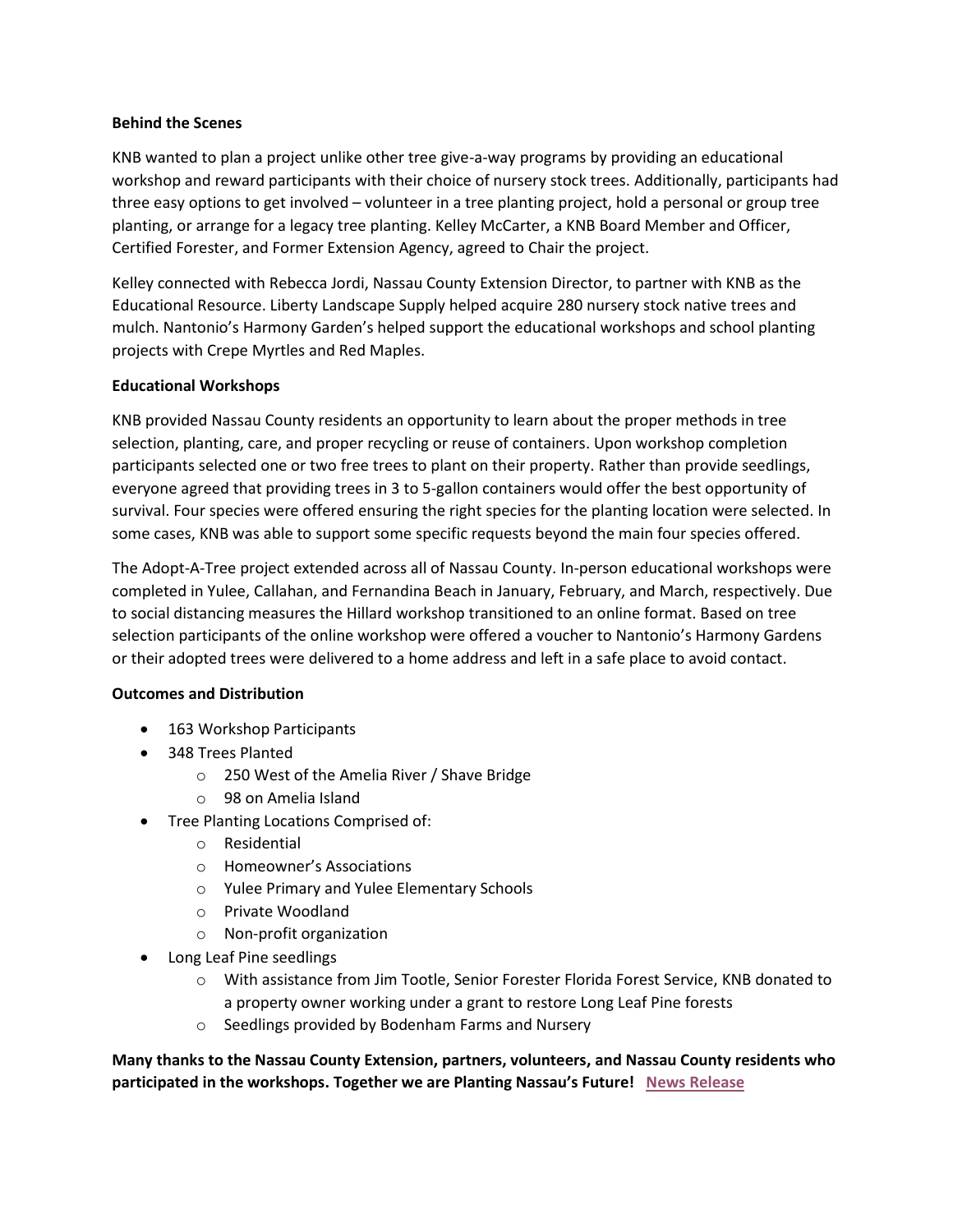### **About Keep Nassau Beautiful, Inc.:**

Keep Nassau Beautiful, Inc. is working to inspire, educate, and equip individuals, groups, businesses, and governments to take action to make Nassau County a place where residents, visitors and wildlife can thrive and experience the beauty of Nassau County. [www.keepnassaubeautiful.org.](http://www.keepnassaubeautiful.org/)

Stay connected with Keep Nassau Beautiful, Inc., on **Facebook**.

## **About Planting Nassau's Future:**

[Planting Nassau's Future](https://keepnassaubeautiful.org/programs/planting-nassaus-future/) is a Keep Nassau Beautiful program. The primary mission of the program is to beautify spaces in Nassau County. As the eastern gateway to the sunshine state, we want to preserve our beaches, green pastures, timberlands, and all the beautiful areas in-between. Adopt-A-Tree is the first project.



**Adopt-A-Tree Educational Workshop, Callahan, FL. Instruction led by Rebecca Jordi, Nassau County Extension Director, Horticulture.**

**###**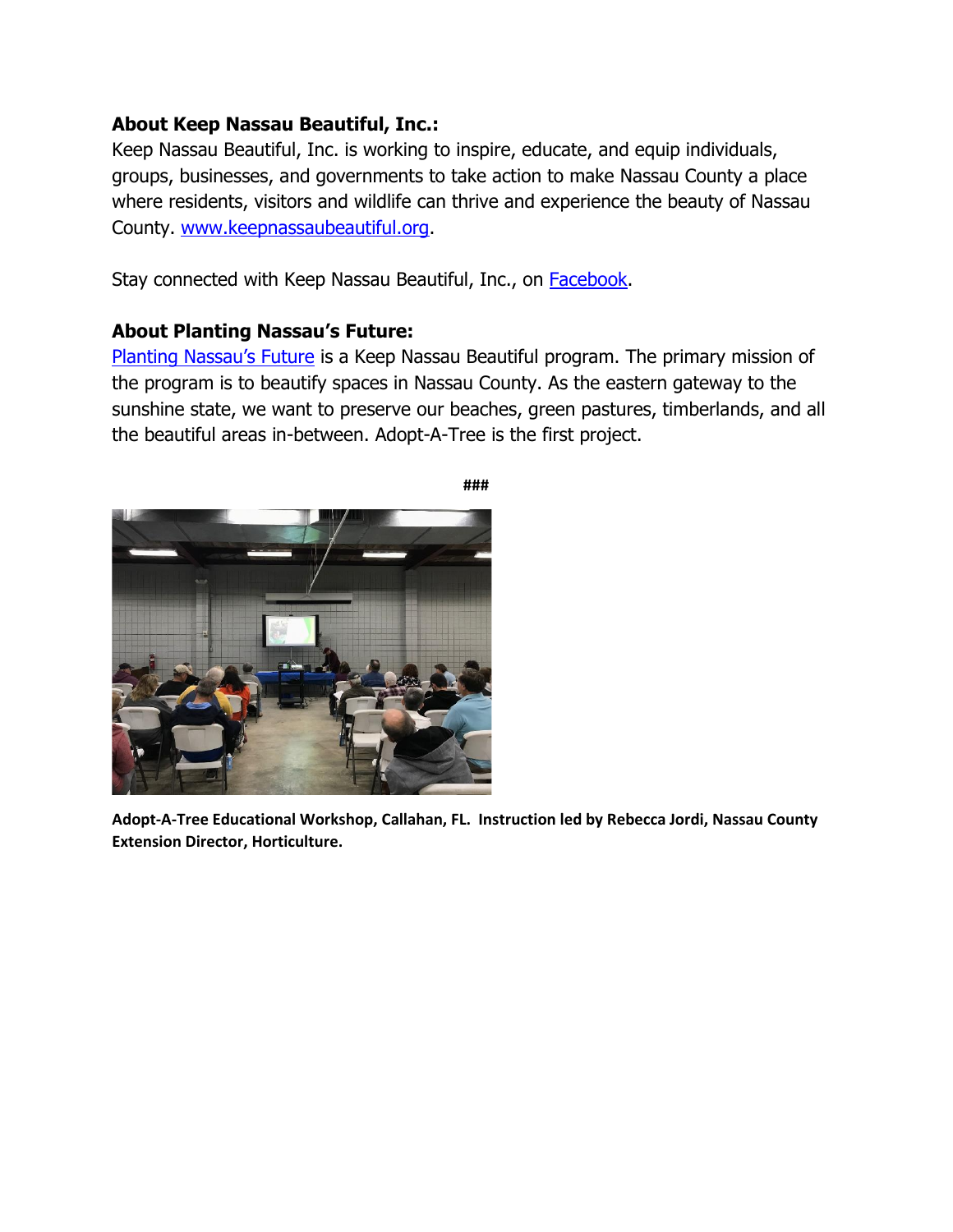

**Adopt-A-Tree Educational Workshop, Callahan, FL. Participants receive one or two free trees of their choice to plant on private property in Nassau County, FL.**



**Adopt-A-Tree Educational Workshop, Yulee, FL. Educational workshop led by Rebecca Jordi, Nassau County Extension Director, Horticulture, and Kelley McCarter, Keep Nassau Beautiful Board Member and Officer.**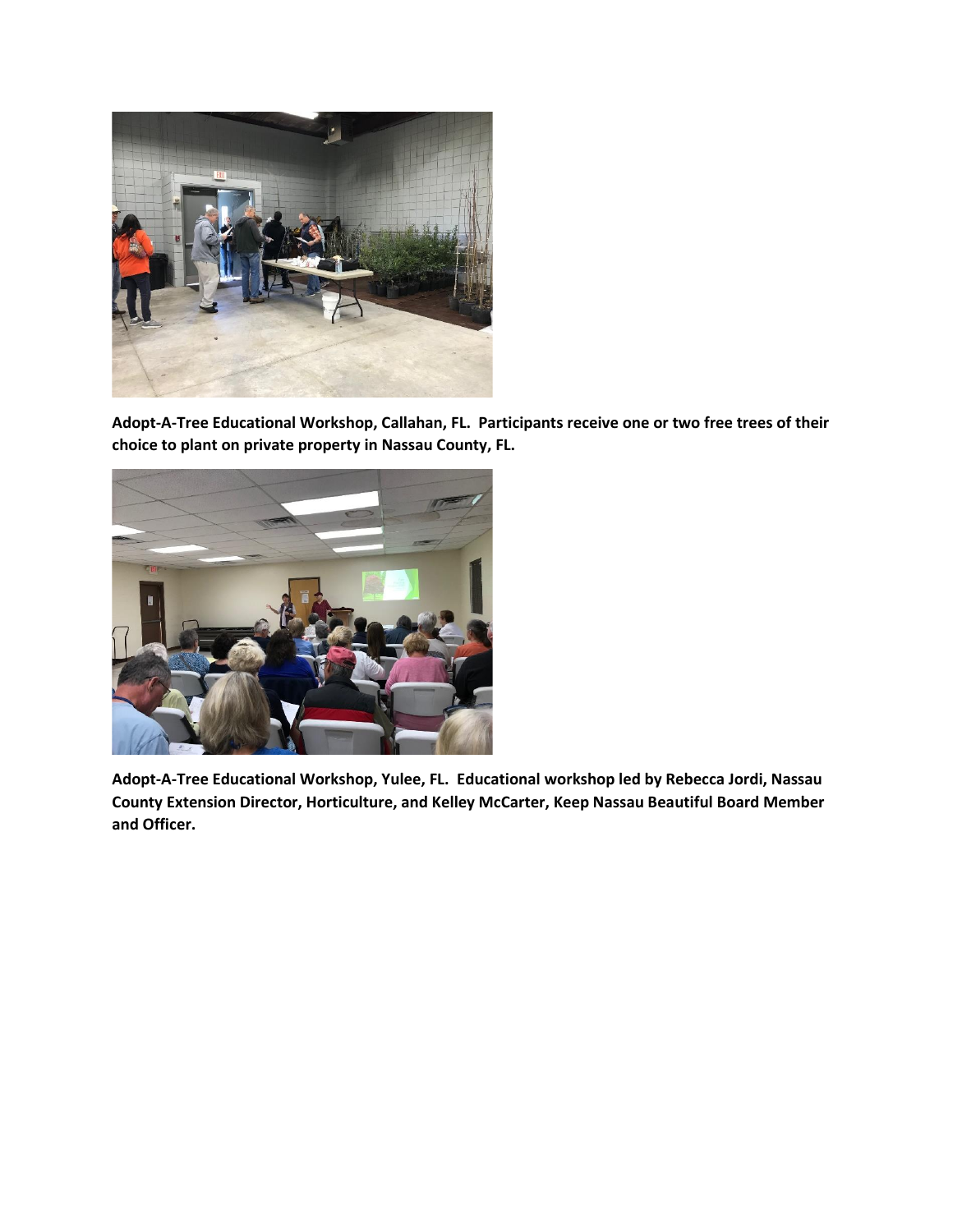

**Adopt-A-Tree Educational Workshop, Fernandina Beach, FL. Participants select their choice one or two free trees to plant on private property in Nassau County, FL.**



**Adopt-A-Tree plants trees on a local school property, Yulee, FL.**